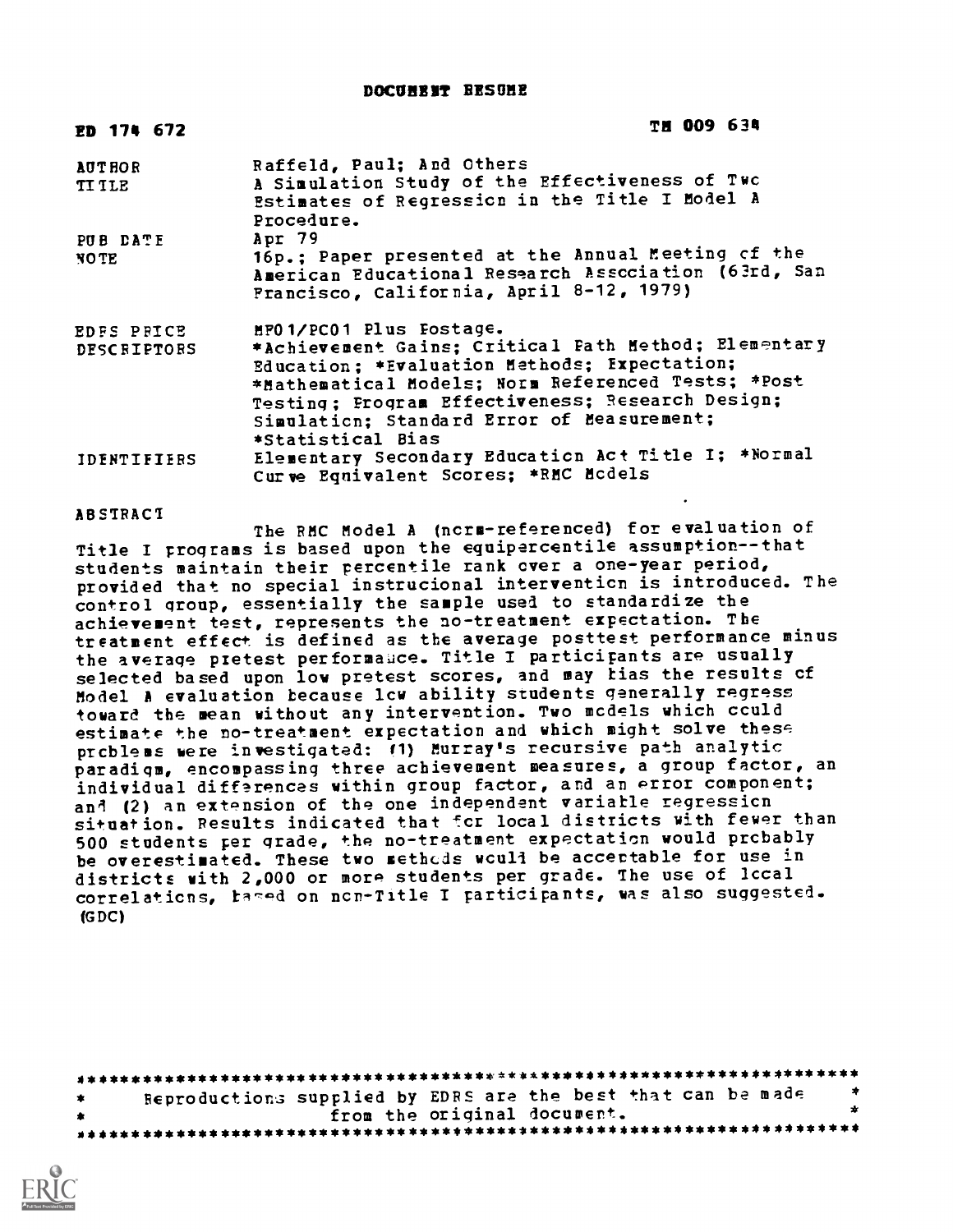U S DEPARTMENT OF HEALTH,<br>EDUCATION & WELFARE<br>NATIONAL INSTITUTE OF<br>EDUCATION

THIS DOCUMENT HAS BEEN REPRO-<br>DUCED EXACTLY AS RECEIVED FROM<br>THE PERSON OR ORCANIZATION ORIGIN.<br>ATING IT POINTS OF VIEW OR OPINIONS<br>STATED DO NOT NECESSARILY REPRE-<br>SENICATION OR POLICY<br>EOUCATION POSITION OR POLICY

### A Simulation Study of the Effectiveness of Two Estimates of Regression in the Title I Model A Procedure

 $\sqrt{1+\delta}$ 

Paul Raffeld David Stamman George Powell Resource Development Institute, Inc. Title I Evaluation Technical Assistance Center

### April 1979

-PERMISSION TO REPRODUCE THIS MATERIAL HAS BEEN GRANTED BY 'a uL KaFFe

TO THE EDUCATIONAL RESOURCES INFORMATION CENTER (ERIC)."

Paper presented at the Annual Meeting of the American Educational Research Association, San Francisco, California<br>April 8-13, 1979.

Admitted Stephen to the Court



ib

TM009 634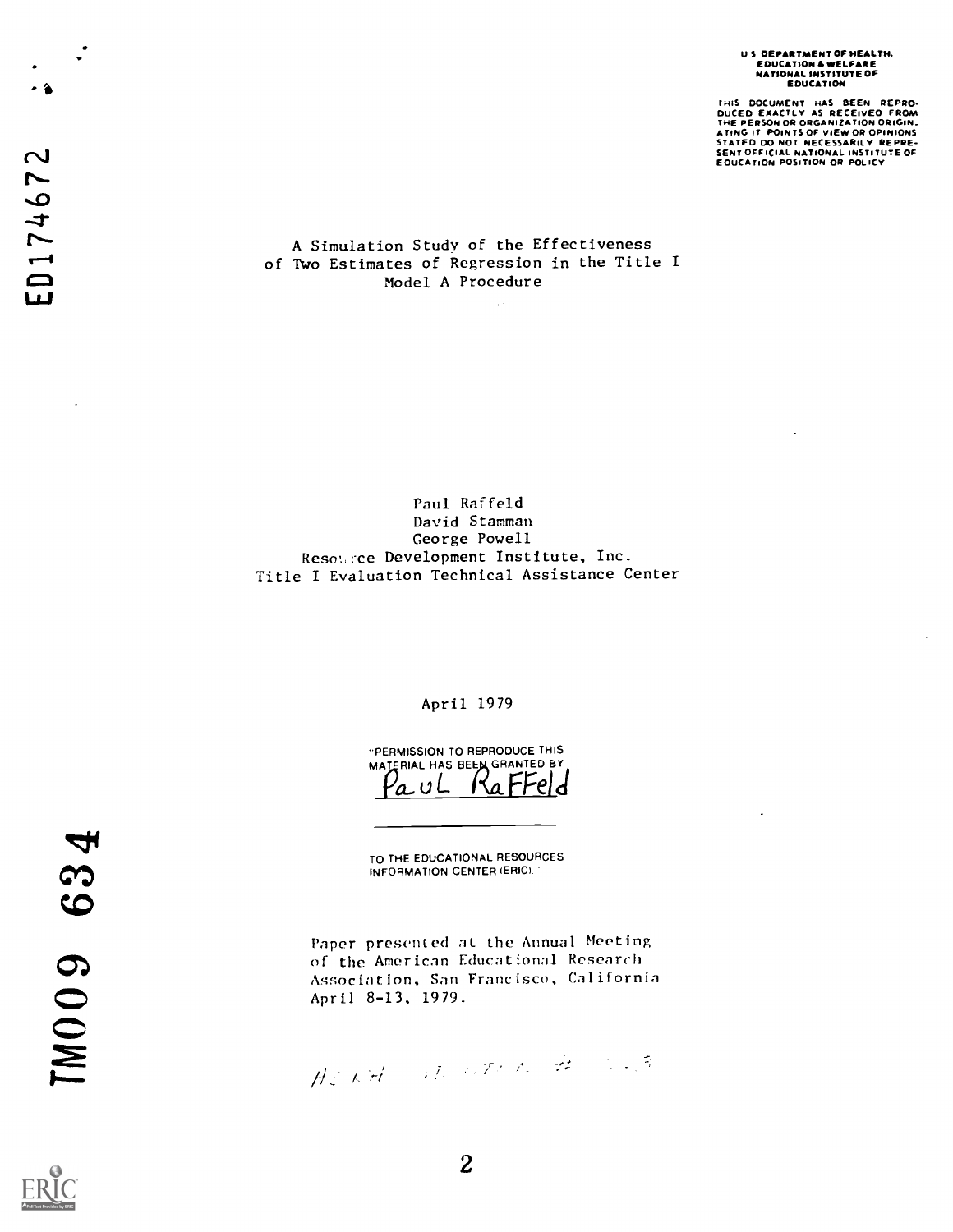As a result of the 1974 Congressional amendment of the law governing ESEA Title I programs, RCM Research Corporation developed a set of alternative evaluation models intended to provide a standardized framework from which to judge the effects of the Title I effort at the federal level. Each of the models was presented to the United States Office of Education (USOE) as a means of obtaining an unbiased estimate of the no-treatment expectation, provided that the assumptions of each model could be adequately satisfied. The three models developed by RMC Research Corporation are the Control Group Model (Model B), the Special Regression Model (Model C) and the Norm Referenced Model (Model A).

The intent for all three models is to provide an unbiased estimate of the Title I treatment effect which RMC has defined as

Obtained Expected Treatment effect = Posttest performance - Posttest performance.

The models differ primarily in the way in which the "expected posttest performance" is obtained. RMC defines this "expected posttest performance" or "no-treatment expectation" as the performance of Title I students who had not received any special instructional intervention.

In this paper we focus on fiodel A, the Norm Referenced Model because it is the most popular model among LEAs at the present time, and because it appears to be the model most prone to biased estimates of the no-treatment expectation. The major assumption underlying Model A is the "equipercentile" assumption. The basic concept is that students will maintain their percentile rank over a one vear instructional - ried provided that no special instructional intervention is introduced.

The control group of Model A is essentially the norm group used for a particular standardized achievement test, since the national percentiles are

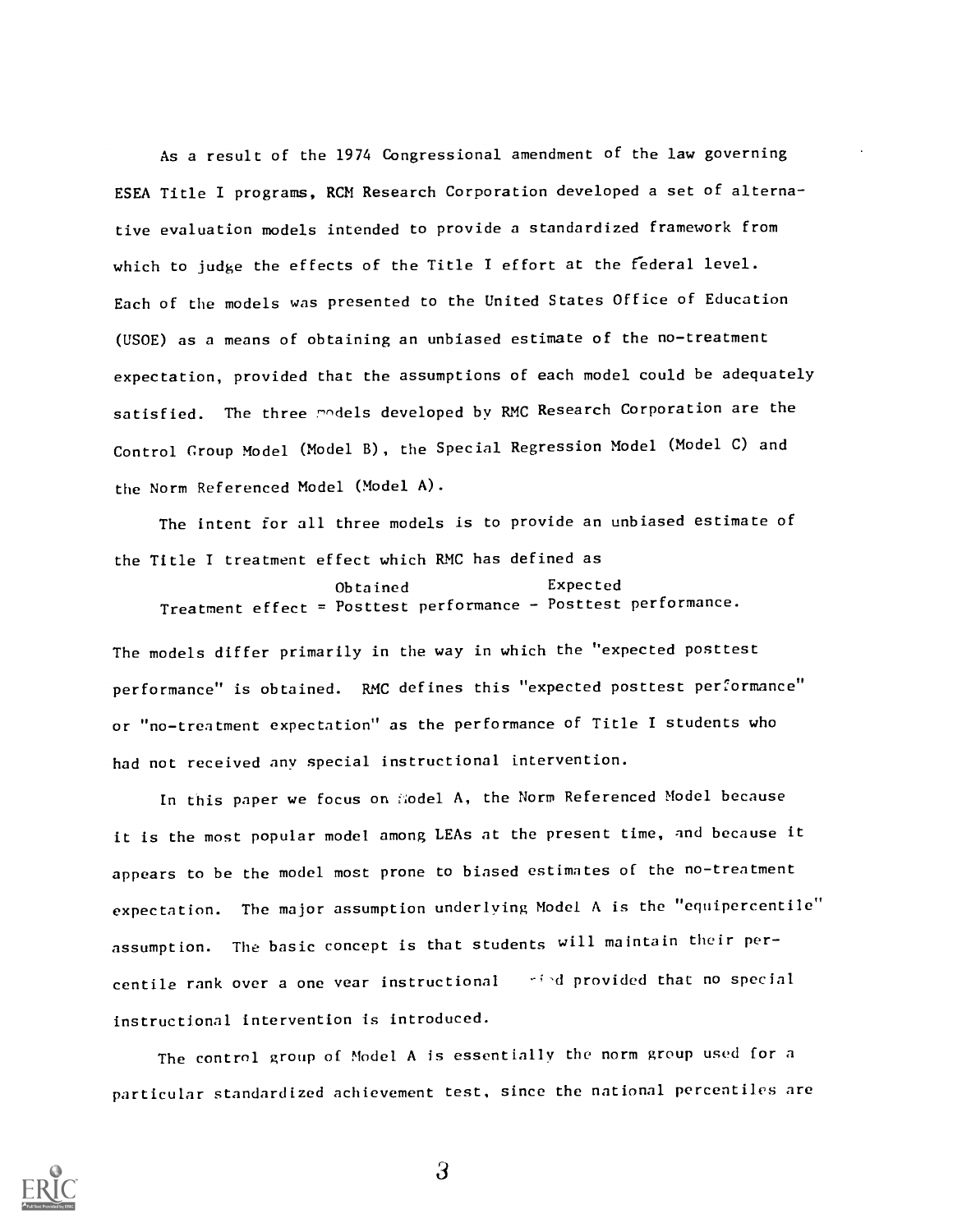obtained from this source. Furthermore, since the pretest percentiles are, by definition, the no-treatment expectation under the equipercentile assumption, the Title I treatment effect for Model A is simply defined as the average posttest performance minus the average pretest performance.

One of the major disadvantages of Model A is that Title I participants are generally selected on the basis of poor academic performance. And we know that low scoring students are likely to regress towards the population mean on a second measurement even with no special instructional intervention. In an effort to avoid this problem, Tallmadge (1976) recommended that selection of Title I participants be based upon some measure other than the pretest. The assumption that Tallmadge (1976) made is that all of the regression that is going to occur would do so between the selection measure and the pretest. Therefore, an unbiased estimate of the no-treatment expectation could be obtained.

Class (1978) and Murray (1978) clearly demonstrate, however, that the use of a separate selection measure does not guarantee the elimination of all regression between the pretest and the posttest, although they do note that a reduction in the magnitude of the regression is to be expected. Murray (1978) further indicates that the only time that all regression would be eliminated when a selection test is used, is when the selectionpretest correlation  $\beta$  and  $q$ ual to the selection-posttest correlation.

The problem then, is to develop an unbiased estimate of the no-treatment expectation given that the selection procedure into Title I is fully understood. Murray (1978) has proposed one such estimalicn procedure which may lead to less biased estimates. In addition, there is the traditional multiple linear regression approach to this estimation task assuming some degree of multivariate normality and linearity.

The purpose of this paper is to investigate, through a limited simulation, the sampling distributions of these two estimation models and

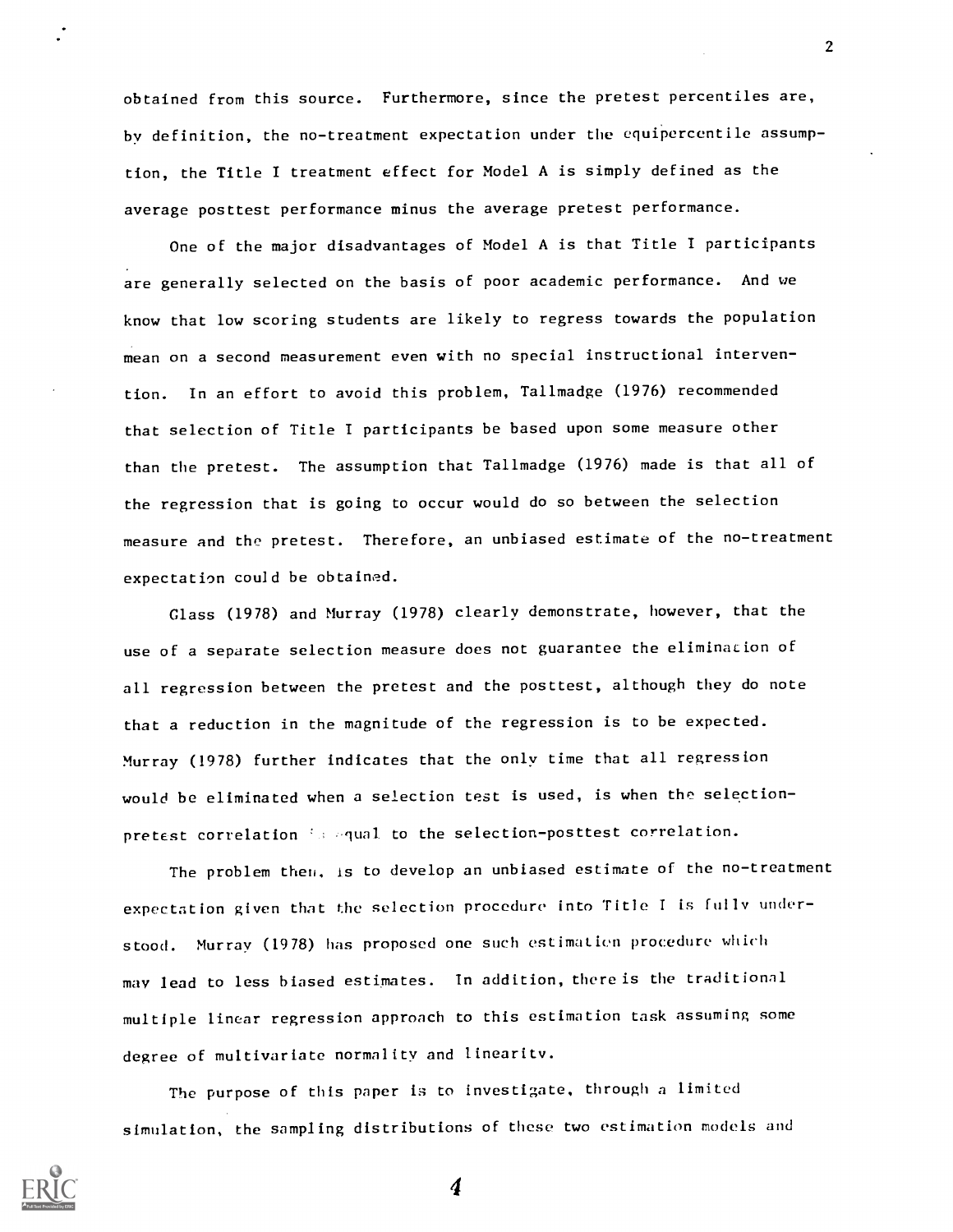to determine the magnitude and direction of bias, if any, as well as the size of the standard errors under the assumptions of multivariate normality and linearity. The concern of greatest importance is that an estimation model will lead to large standard errors and consequently lead to frequent underestimates of the actual treatment effect.

The following notation will be used throughout this paper:

 $\textnormal{X}^{\phantom{\dagger}}_\textnormal{O}$  = Selection test given at time  $\phi$ .  $X_{1}$  = Pretest given at time 1.  $X_2$  = Posttest given at time 2.  $r = Will$  represent population correlations. Z = Unit normal standard scores.  $\overline{z}$  = Estimated mean.  $\widetilde{z}$  = Obtained mean.

### Estimation Procedures

The approach adopted by Murray (1978) for deriving the no-treatment expectation under a selection, pretest-posttest design, was to use a set of structural equations in a recursive path analytic paradigm. In addition to the three achievement measures, the paradigm included a group factor, an individual differences within group factor and an error component. The result of this path analytic approach indicates that an unbiased estimate of the no-treatment expectation can be obtained using the ratio of two correlations; the correlation of selection with posttest  $\frac{\binom{r}{x-x}}{0}$  over the correlation of selection with pretest  $\frac{\binom{r}{x-x}}{0}$  or  $\frac{r}{x-x}$   $\frac{\binom{r}{x-x}}{0}$ times the estimated pretest mean. Murray points out that this estimate takes into account the distance of the treatmend group mean from the population mean as well as the temporal erosion expressed by the ratio. Using standard score form, Murray's (1978) estimate of the no-treatment expectation is

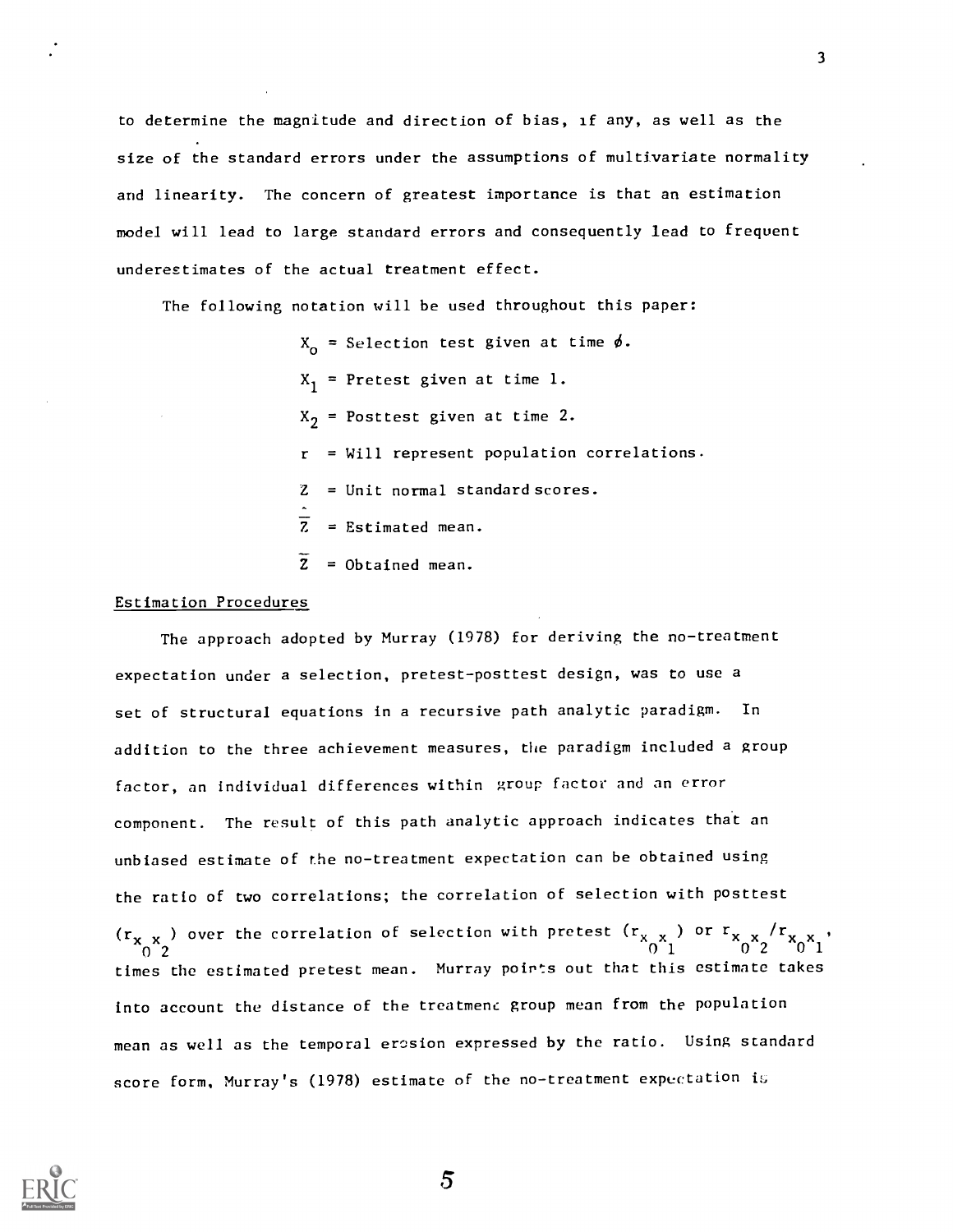(1) 
$$
\bar{z}_2 = (r_{x_0 x_2} / r_{x_0 x_1}) \bar{z}_1
$$

where  $\hat{\bar{z}}_2$  is the estimated posttest mean,  $\overline{z}_1$  is the estimated pretest mean, and  $\overline{z}_1$  is obtained using  $\overline{z}_1 = r_{x_0x_1} \overline{z}_0$ .

It becomes apparent when examining (1) that the regression effect from pretest to posttest will equal zero only when  $r_{\chi}$   $_{\chi}$  =  $r_{\chi}$   $_{\chi}$ .  $0^{x}$  1  $x^{x}$   $0^{x}$  2  $x^{x}$ 

As with all estimates of regression, this model is parameto dependent in that population correlations, means and variances (or very good estimates of them) are required. In a sense Murray's procedure is a stagewise approach in that  $\hat{\bar{z}}_1$  must be estimated from  $\bar{z}_0$  prior to estimating  $\hat{\bar{z}}_2$ . That is, we first determine the regression from selection to pretest and then we compute the remaining regression from pretest to posttest using the ratio in (1). Actually, this stagewise process is not necessary since the same result can be obtained directly from

$$
\overline{z}_2 = r_{x_0 x_2} \quad \overline{z}_0.
$$

In fact this linear form appears in Murray's derivation one step prior to the ratio form. Through a simple substitution we have

$$
\overline{z}_2 = (r_{x_0 x_2}/r_{x_0 x_1}) \overline{z},
$$
  
\nbut  
\n
$$
\overline{z}_1 = r_{x_0 x_1} \overline{z}_0,
$$
  
\n
$$
\overline{z} = r_{x_0 x_2}/r_{x_0 x_1} (r_{x_0 x_1} \overline{z}_0)
$$
  
\n
$$
= r_{x_0 x_2} \overline{z}_0.
$$

This linear form, however, is less informative when a selection test is in use. For example, it would not be apparent from (2) that pretest to posttest regression is eliminated only when  $r_\mathrm{x}$   $_\mathrm{x}$  =  $r_\mathrm{x}$   $_\mathrm{x}$   $_\mathrm{y}$   $_\mathrm{y}$ 0 1 0 2

The second estimation method examined in this paper is simply a direct extension of the one independent variable regression situation. When students are selected only on the pretest (with no prior preselection) then pretest to posttest regression is estimated directly from

$$
\overline{z}_2 = r_{x_1 x_2} \overline{z}_1.
$$

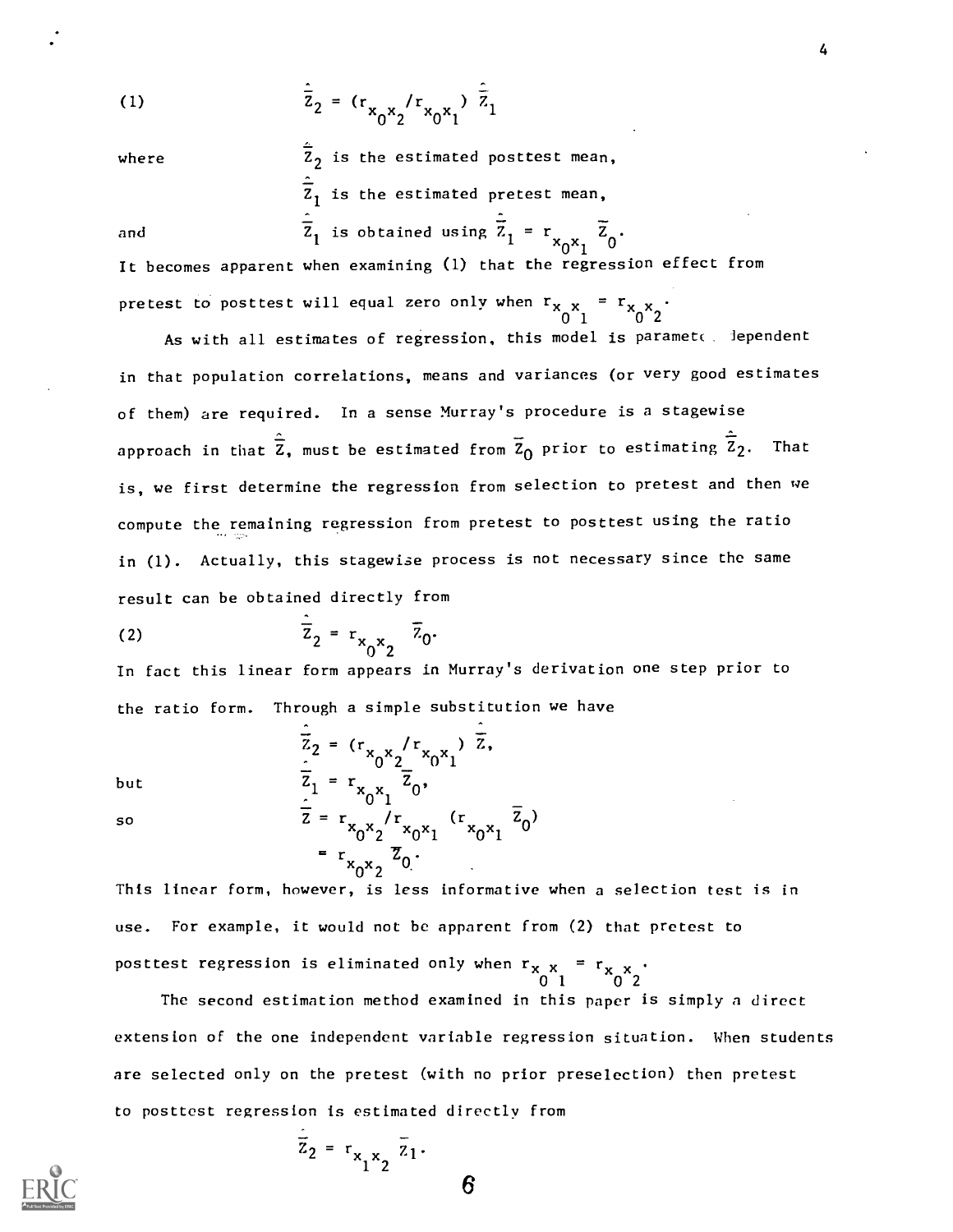When a selection test is added to the picture, the logical extension is a multiple regression of the form

(3) 
$$
\bar{z}_2 = b_1 \bar{z}_0 + b_2 \bar{z}_1
$$
,

where  $b_1 = (r_{x_0 x_2} - r_{x_1 x_2} r_{x_0 x_1})/1 - r_{x_0 x_1}^2$ and  $b_2 = (r_{x_1x_2} - r_{x_0x_2}r_{x_0x_1})/1 - r_{x_0x_1}^2$ .

As in the case of (1), this form is parameter dependent in the correlations. However, in this case there is no need to estimate  $\overline{z}_1$ . Both the ratio form and the multiple linear form require the assumption of linearity and homogeneity of regression.

The questions of interest in this paper are 1) are the standard errors of the sampling distributions of  $(\overline{z}_2 - \overline{z}_2)$  sufficiently small to eliminate any major risk of underestimating the treatment effect, and 2) does varying the correlations significantly affect these standard errors?

### Simulation Procedure

In order to simulate the regression effect of interest, it was necessary to produce three normally distributed random variables with specified intercorrelations. These variables could then serve as selection, pretest and posttest scores. The method used in this study is described in detail by Kaiser and Dickman (1962). The procedure uses component analysis for generating a sample score matrix (Z) and a correlation matrix (R) when given a specified population correlation matrix (R). The fundamental postulate of component analysis is

### $Z = FX$ .

where F is any factoring of R and X is a population score matrix. The components in F must be uncorrelated such as principal components or square root components. The sample score matrix is then produced using

 $Z = FX$ 

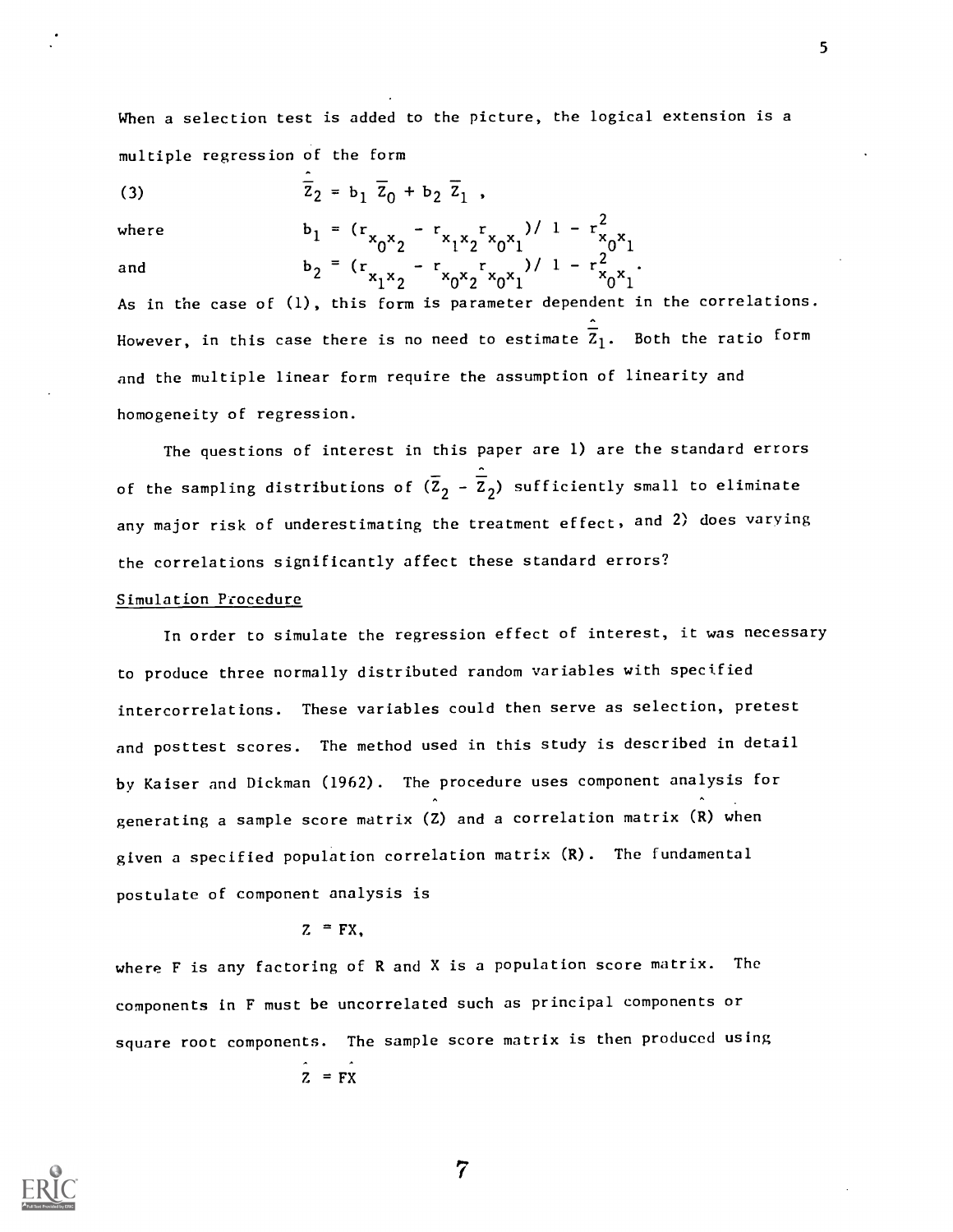where X is a matrix containing sample values from a normally distributed random variable. The variables in X are uncorrelated but the variables in Z are correlated according to the population correlation matrix (R).

The computer routine used in this study is GGNRM and it is found in the International Mathematics and Statistical Library (IMSL) package. It is an accurate, but slow and costly routine. The primary inputs to GGNRM are the population correlations, the number of cases to be generated and a seed to start the random number generator.

In this study, 3 x 3 correlation matricies were used and a 3 by 500 score matrix was generated. Descriptive statistics were then accumulated including the reproduced (sample) correlation matrix. This procedure was executed for 300 iterations in order to obtain a reasonable estimate of the sampling distributions of interest. This study is limited to a sample size of 500 due to the excessive time required.

The procedure involves using the first of the three score vectors as the selection test and selecting cases on the basis of a cutoff score. In this case, we are dealing with a multivariate normal distribution and therefore a Z of -.52 was used to select approximately the lower scoring 30% of the cases. After each iteration, we computed descriptive statistics on the total 500 cases as well as on the lower scoring 30% or about 150 cases that are of special interest.

Since a multivariate normal generator was used, it was a relatively simple matter to derive the expected values of all three variables. The first step involved determining the population mean of the lower scoring 30 percent. This is accomplished using

## $\overline{z} = \psi(z)/\phi(z)$ ,

where  $\psi(Z)$  is the height of the ordinate at a Z of -.52 and  $\phi(Z)$  is the probability associated with a Z of -.52. Therefore we expect that the mean



8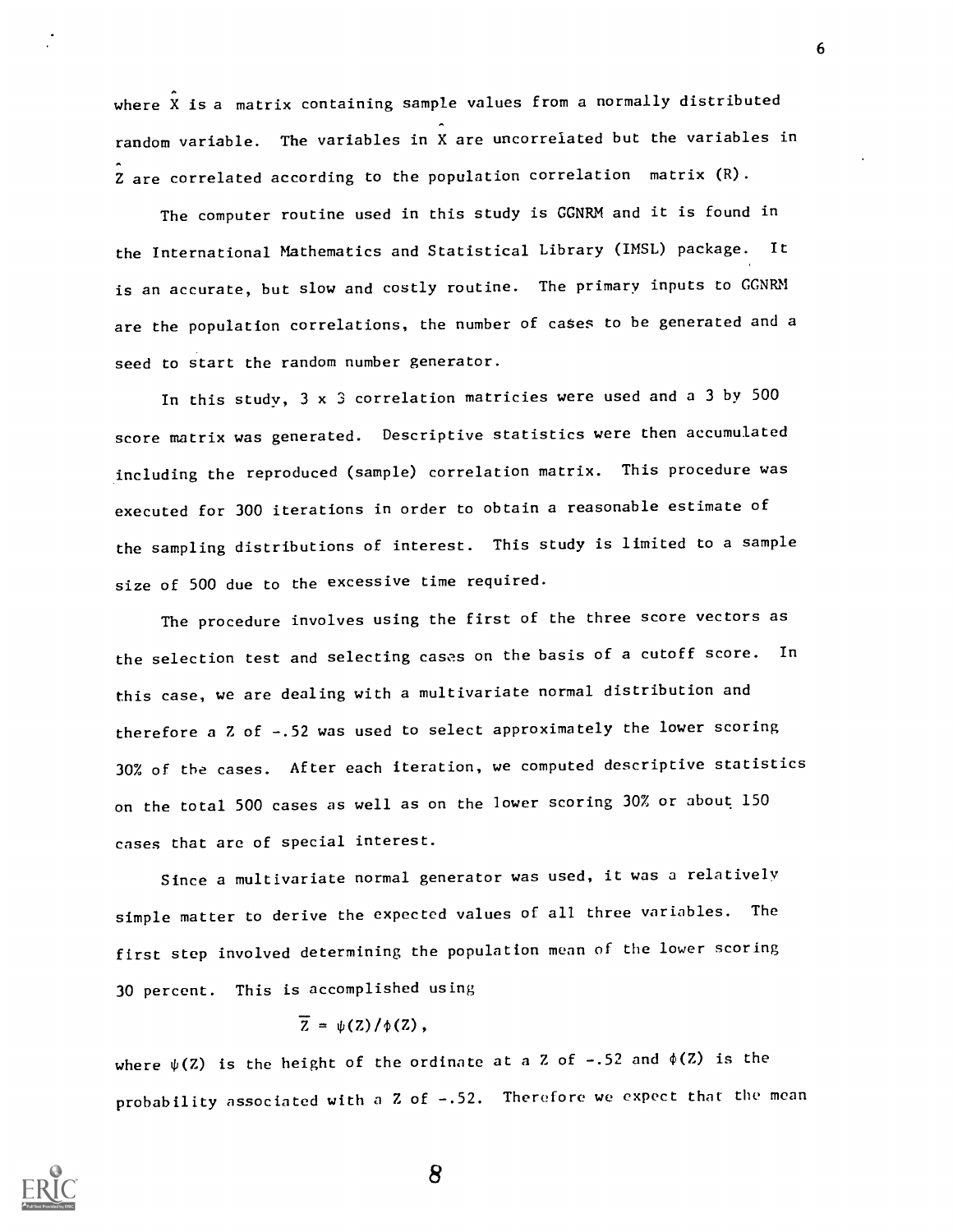of the selection test variable will be

$$
\overline{z} = \psi(-.52) / \psi(-.52)
$$
  
= .3485/.3015  
= -1.1559.

Or, in terms of the NCE metric with mean of 50 and a  $\sigma$  of 21.06 we have

$$
\overline{z} = 21.06 (-1.1559) + 50 = 25.6570.
$$

In order to determine the expected pretest and posttest values, it is necessary to specify the correlations. For example in the run that used .9, .8, .9 as selection - pre, selection - post,and pre - post correlations respectively, the expected pretest value is

$$
\overline{z}_{1} = r_{x_{0}x_{1}} \overline{z}_{0}
$$
  
= .9 (-1.1559)  
= -1.04,

or in NCEs  $\overline{z}$  = 28.09. The expected posttest value can then be determined using either estimation formula (1) or (3) since all input values are the same. Using (1) in this example we have

$$
\hat{z}_2 = r_{x_0 x_2} / r_{x_0 x_1} (\hat{z}_1)
$$
  
= .8/.9 (-1.04)  
= -.92,

or in NCEs  $\hat{\overline{z}}_2$  = 30.53.

The values of particular interest in this study, however, are the differences between obtained and estimated posttest means and the corresponding standard errors for these differences.

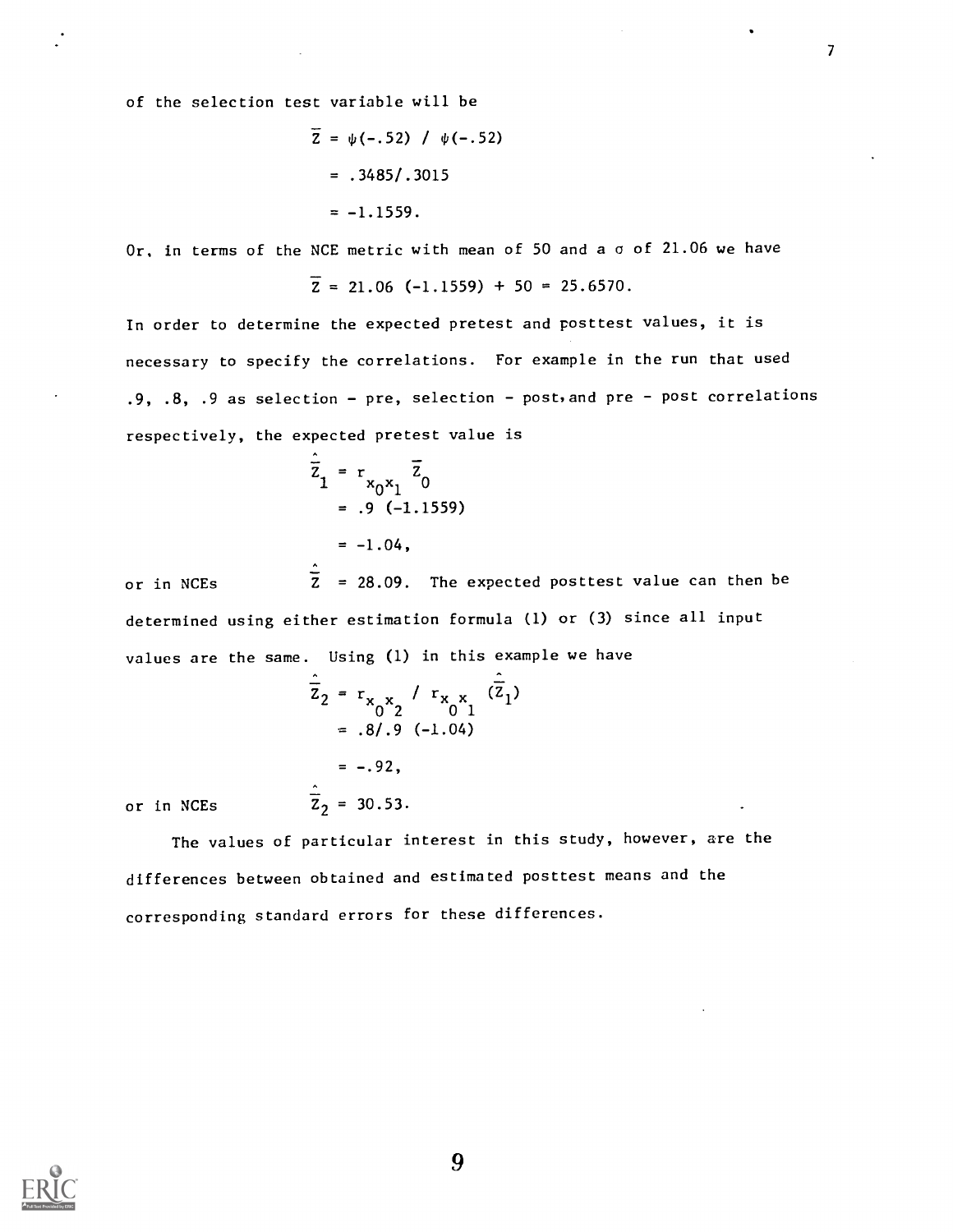#### Results and Discussion

All computations were performed using unit normal standard scores (Z scores). For reporting purposes, these Z scores were then transformed to the NCE metric using

 $NCE = 21.06Z + 50.$ 

The four correlation pattern runs were based upon a simulated district size of 500 cases per grade. Selection was based upon a Z of -.52 corresponding to the 30th percentile. Therefore, there were approximately 150 cases in each selected group. The means and standard errors reported in this paper were based upon a sampling distribution of 300 weighted averages. The range of sample sizes ran from 120 to 180.

Table I shows the population and reproduced sample correlations for each of the four runs. These correlations were selected in order to examine the effects of high, moderate, and low patterns. Run 2 was selected to demonstrate the case in which  $r_{x_0x_2} = r_{x_0x_1}$ .

Table II shows the obtained and estimated regression effects and corresponding standard errors, for selection to pretest, pretest to posttest and selection to posttest by run. In addition, the table shows the differences between obtained and estimated posttest means and corresponding standard errors. As would be anticipated, the magnitude of the correlations is inversely related to the amount of regression and to the size of the standard errors.

Run 1 represents the lowest set of correlations and consequently the greatest a nount of regression. The pretest to posttest regression was just a little under 5 . 's. The regression estimates were all quite close to the obtained values.

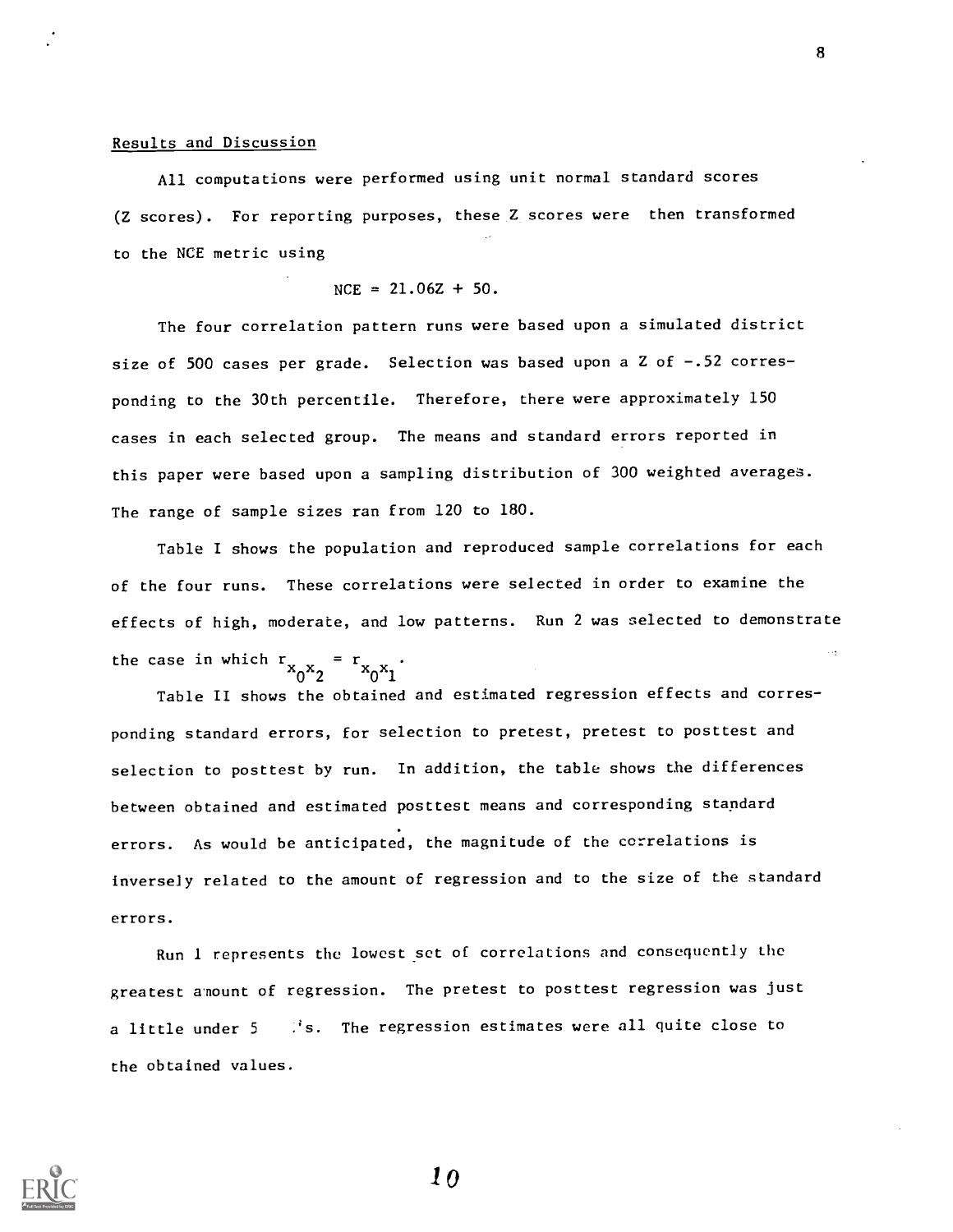|                  |        | Sel-Pre | Pre-Post | Sel-Post  |
|------------------|--------|---------|----------|-----------|
| Run 1            | Pop.   | .7      | .6       | $\cdot$ 5 |
|                  | Sample | .7017   | .5982    | .5006     |
| Run <sub>2</sub> | Pop.   | .6      | .7       | .6        |
|                  | Sample | .6016   | .7017    | .5981     |
| Run <sub>3</sub> | Pop.   | .8      | .8       | $.6\,$    |
|                  | Sample | .8001   | .8000    | .5997     |
| $Run$ 4          | Pop.   | .9      | .9       | $\cdot$ 8 |
|                  | Sample | .9003   | .9002    | .8001     |

 $\vec{\xi}$  ,

Population and Reproduced Sample Correlations by Run

TABLE I

 $\ddot{\phantom{a}}$ 

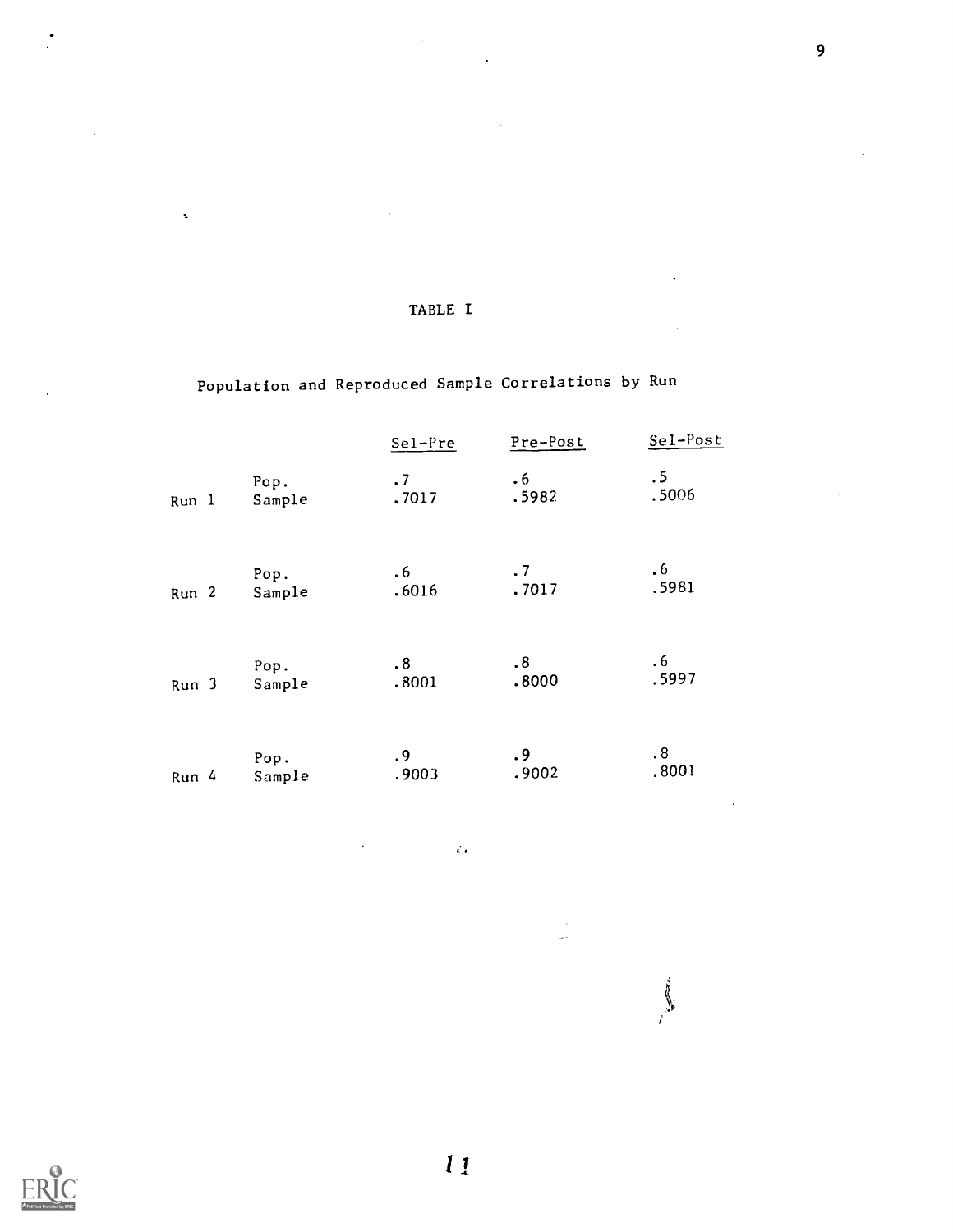## TABLE 11

# OBTAINED AND ESTIMATED REGRESSION WITH STANDARD ERRORS BY RUN (VALUES ARE EXPRESSED IN NCE UNITS)

# Run 1

 $\bar{z}$ 

| Obtained Regression |        |       | Estimated Regression |          |       |  |
|---------------------|--------|-------|----------------------|----------|-------|--|
|                     | Amount | S.E.  |                      | Amount   | S.E.  |  |
| Sel-Pre             | 7.177  | 1.342 | $\sim$ 3             | 7.221    | 1.308 |  |
| Pre-Post            | 4.830  | 1.575 |                      | $4.969*$ | 1.320 |  |
| $Sel-Post$          | 12.006 | 1.660 |                      | 12.146   | .476  |  |
|                     |        |       |                      |          |       |  |

$$
(\bar{z}_2 - \hat{\bar{z}}_2)
$$

| Ratio |         |       | Mult. Linear |       |  |
|-------|---------|-------|--------------|-------|--|
|       | Amount  | S.E.  | Amount       | S.E.  |  |
|       | $-.140$ | 1.553 | $-.085$      | 1.407 |  |

## Run 2

 $\mathcal{A}$ 

 $\sim 10$ 

Ratio

| Obtained Regression |        |       |                           | Estimated Regression |
|---------------------|--------|-------|---------------------------|----------------------|
|                     | Amount | S.E.  | Amount                    | S.E.                 |
| Sel-Pre             | 9.611  | 1.306 | 9.728                     | .385                 |
| Pre-Post            | .105   | 1.260 | $.117*$                   | 1.292                |
| $Sel-Post$ 9.715    |        | 1.396 | 9.728                     | .385                 |
|                     |        |       | $(\bar{z}_2 - \bar{z}_2)$ |                      |

|         |       | Mult. Linear |       |  |
|---------|-------|--------------|-------|--|
| Amount  | S.E.  | Amount       | S.F.  |  |
| $-.013$ | 1.339 | .05          | 1.126 |  |

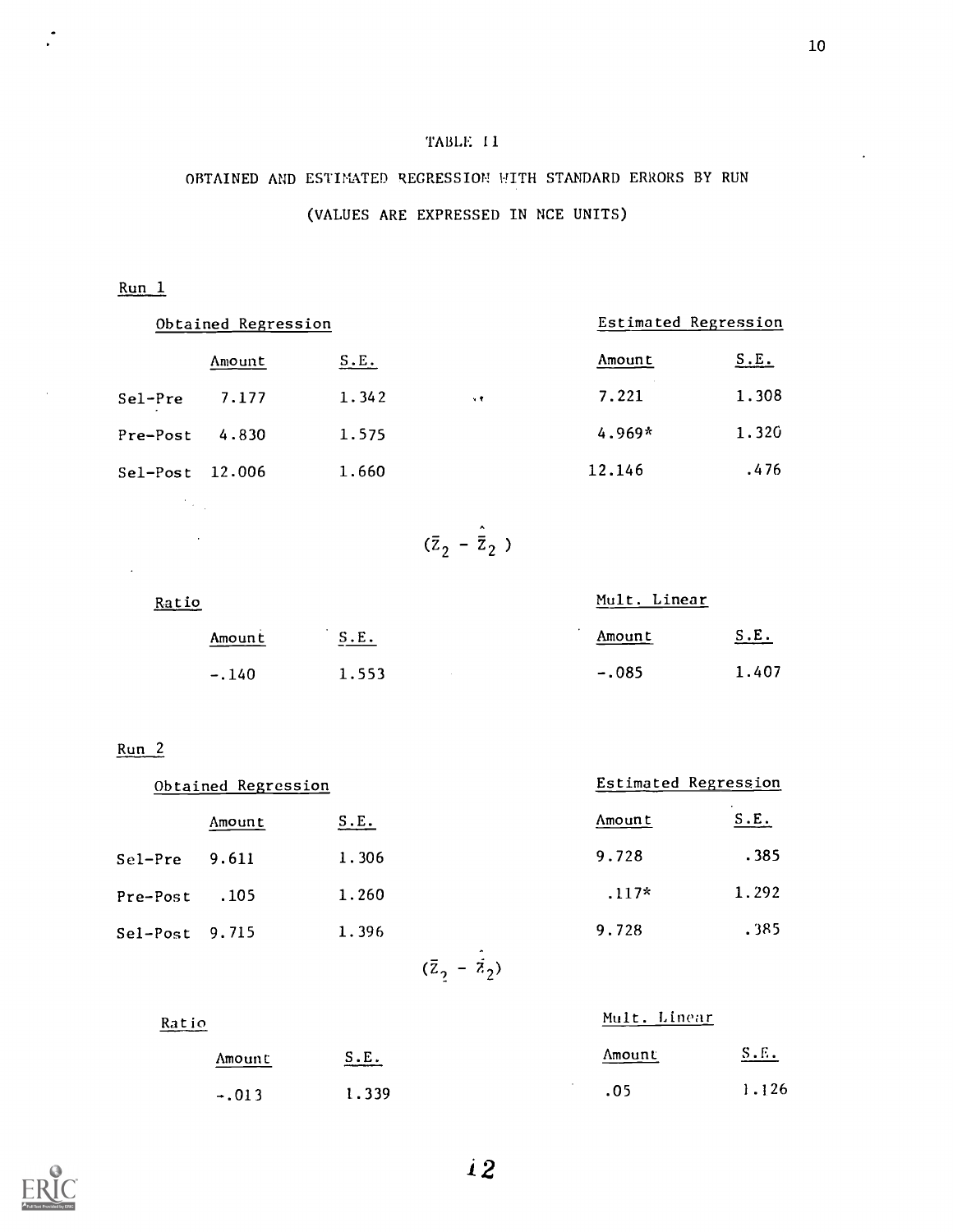## TABLE 11 (continued)

# Run 3

 $\cdot$ 

| Obtained Regression  |        | Estimated Regression |          |             |
|----------------------|--------|----------------------|----------|-------------|
|                      | Amount | $S$ $E_$             | Amount   | <u>S.E.</u> |
| Sel-Pre              | 4.942  | 1.047                | 4.877    | .177        |
| $Pre-Post$ 4.867     |        | 1.063                | $4.812*$ | 1.042       |
| $Set - Post - 9.790$ |        | 1.475                | 9.753    | . 355       |

$$
(\bar{z}_2 - \bar{z}_2)
$$

 $\ddot{\phantom{0}}$ 

| Ratio  |       | Mult. Linear |       |
|--------|-------|--------------|-------|
| 高四Ount | S.E.  | Amount       | S.E.  |
| .037   | 1.426 | $-.021$      | 1.047 |

## Run 4

| Obtained Regression |        | Estimated Regression |          |              |  |
|---------------------|--------|----------------------|----------|--------------|--|
|                     | Amount | <u>S.E.</u>          | Amount   | <u>S.E.</u>  |  |
| $Sef-Pre$           | 2.485  | .754                 | 2.438    | .089         |  |
| $Pre-Post$ 2.421    |        | .769                 | $2.391*$ | $\ldots$ 752 |  |
| $Se1-Post$ 4.906    |        | 1,086                | 4.877    | .177         |  |

$$
(\overline{z}_2 - \overline{z}_2)
$$

## Ratio

| Amount | S.E.  | Amount<br>_____ | S.E.  |  |
|--------|-------|-----------------|-------|--|
| .03    | 1.069 | $-.015$         | . 764 |  |

Mult. Linear

\*This value represents the ratio estimate.

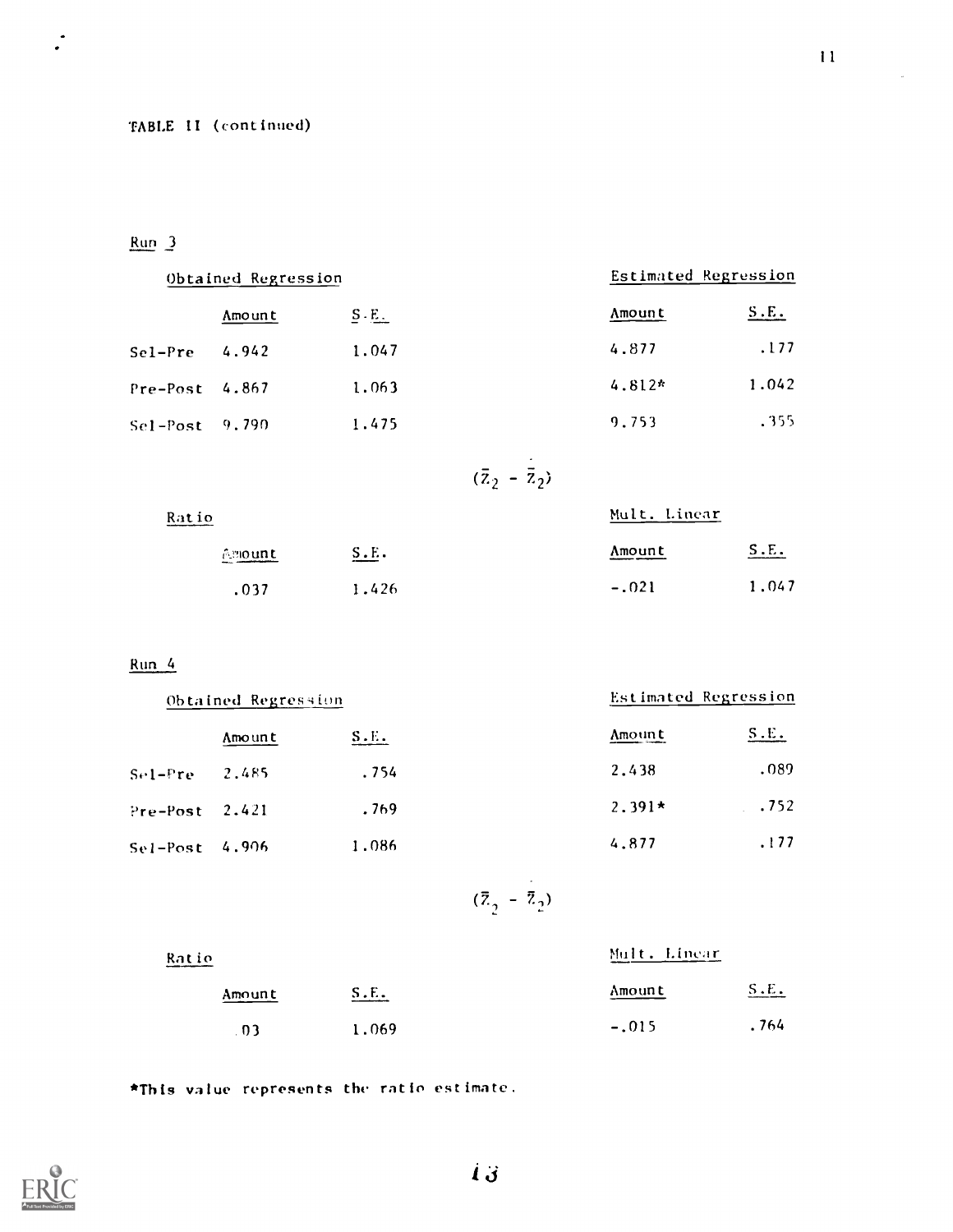For both the ratio and multiple linear estimators, there was a slight tendency to overestimate the no-treatment expectation when comparing obtained and expected posttest means. The magnitude of this overestimation is so small that it is of little pragmatic importance. On the other hand, the standard errors of both estimators appear to he too large to risk their use in estimating no-treatment expectations. That is, it would be quite possibl. for an LEA with 500 students or less per grade to underestimate Title <sup>1</sup> treatment effects by Is much as two or three NCE's Using either estimator.

Run 2 also reflects relatively low correlations, however, in this case the population correlations were selected such that  $r_{\text{X}_{\text{O}}\text{X}_{\text{2}}} = r_{\text{X}_{\text{O}}\text{X}_{\text{1}}}$ . As can he seen, the amount of statistical regression from pretest to posttest is only about one-tenth of an NCE. Again the two estimators are quite accurate in their forecast. Although this result does demonstrate that pretest <sup>1</sup> posttest regression is virtually eliminated when  $r_{x_0^x} = r_{x_0^x}$  regardless of the size of  $\mathbf{r}_{\mathbf{x}_1 \mathbf{x}_2}$ , the standard errors associated with  $(\mathbf{z}_2 - \mathbf{z}_2)$  are again too large to recommend that either estimator he used. In this case, underestimates of treatment effect as great as two NCE's arc still quite possible.

In Run 3 the correlations are moderately high with the exception of  $\times_0 \times_2$  . And since this correlation is critical to the pretest to posttest regression, it is not surprising to find a pretest to posttest regression of almost 5 Ncr H'iwever, the standard errors are all slightly smaller due to the increased magnitude of the other correlations.

it is also interesting to note that in this case both estimators produced sampling mean differences between obtained and estimated posttest means of less than 4/100 of an NCE. Although there is a slight drop in the standard errors associated with  $(\bar{\mathbb{Z}}_2 - \mathbb{Z}_2)$  in this run, they are still too large to risk using either estimator.



*i* 4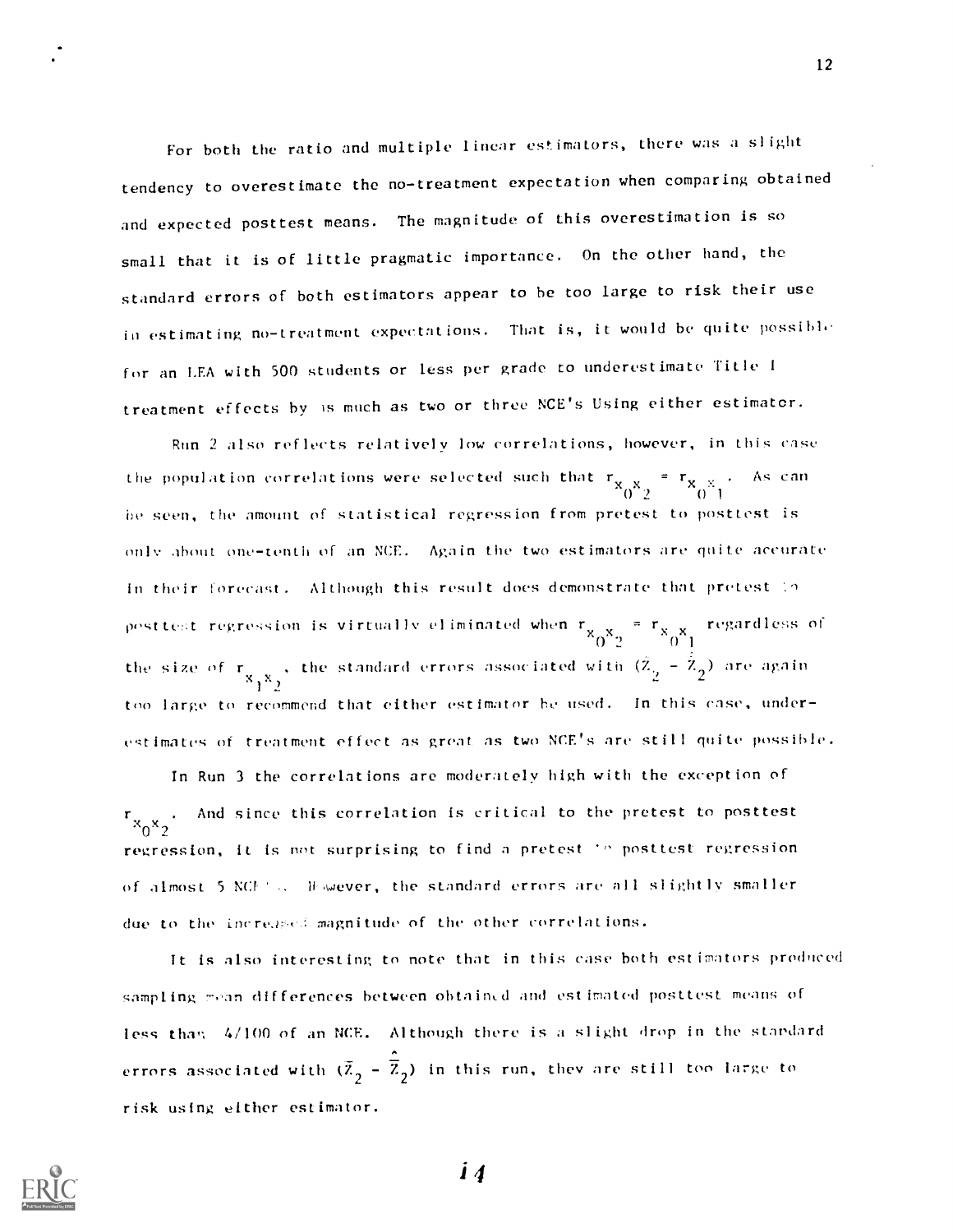Finally, in Run 4 the correlations are relatively high with  $\rm r_{x}\rm_{0}x_{2}$  set at .8. In this case the pretest to posttest regression has dropped to 2.4 NCE's. The standard errors associated with  $(\overline{Z}_2 - \hat{\overline{Z}}_2)$  are also smaller than those in runs one through three. Unfortunately, even these standard errors could result in underestimating the treatment effects by as much as 1.5 to 2 NCE's depending on the estimator used.

The results of this limited simulation indicate that, at least for districts with 500 or fewer students per grade and correlations of .9 or lower, the ratio and multiple linear estimators do not provide a viable option for obtaining an unbiased estimate of the no-treatment expectation. The chances of over estimating the no-treatment expectation are too great and consequently too many LEAs could end up seriously underestimating their treatment effects. On the other hand, it is possible that, for districts with 2,000 or more students per grade, either estimator would produce estimates with sufficiently small stan lard errors.

Another, and perhaps more viable opt ion, is to use local correlations rather than requiring population correlation. In this case, we would he defining the population mean toward which low scoring students would regress as the district mean per grade. This might be a particularly attractive approach when the district means are close to the national means. One drawback to this approach would be that correlations would have to be based on non-Title I participants. As a result, there would be some attenuation due to restriction in range. However, the estimates are still likely to be more accurate and less variable than when depending upon national correlation data.